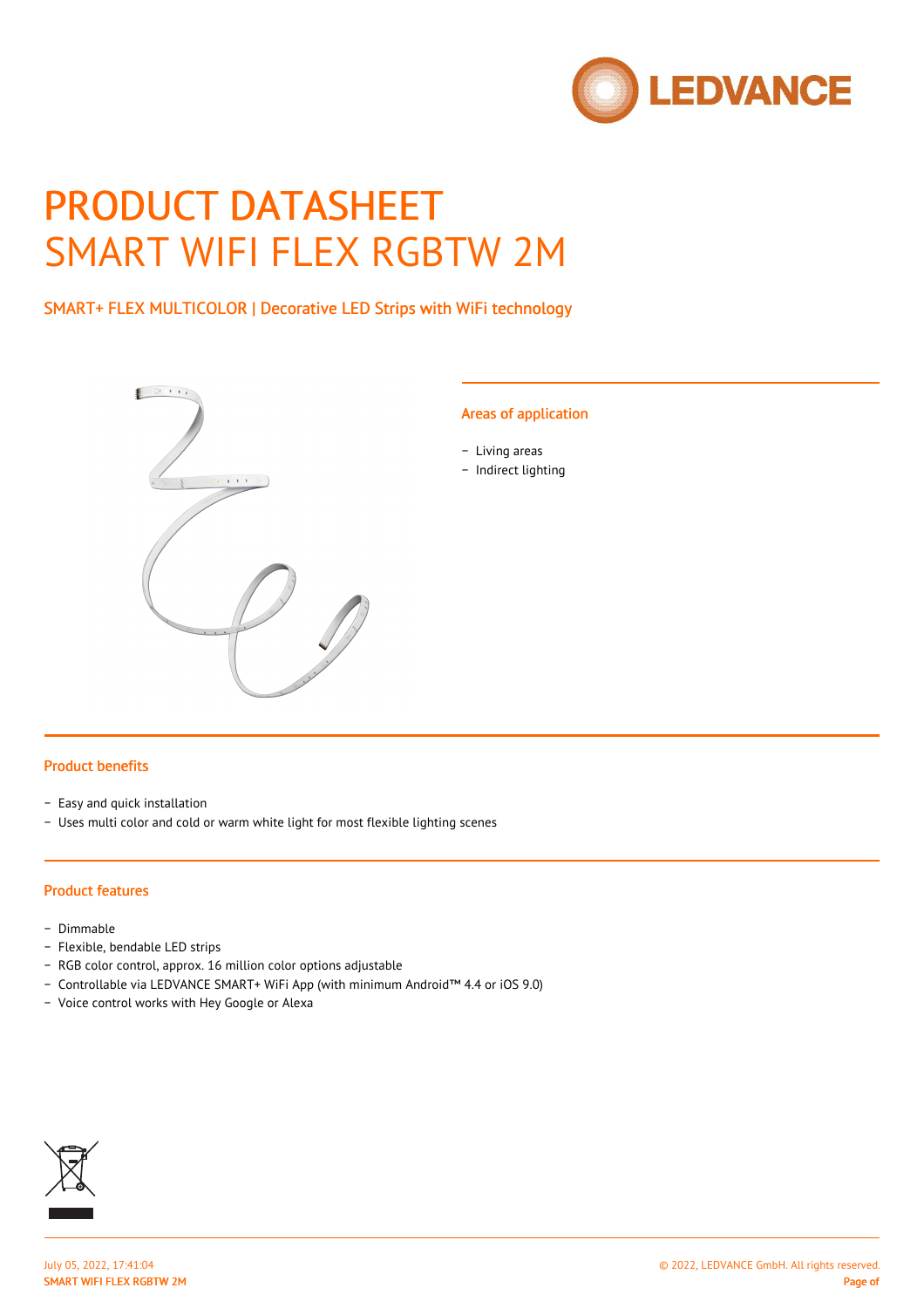## TECHNICAL DATA

## Electrical data

| Nominal wattage        | 8.50 W              |
|------------------------|---------------------|
| Nominal voltage        | 220240 V            |
| Mains frequency        | 5060 Hz             |
| Power factor $\lambda$ | > 0.50              |
| Operating mode         | External LED driver |

#### Photometrical data

| Light color (designation)            | RGBTW         |
|--------------------------------------|---------------|
| Standard deviation of color matching | $\leq$ 6 sdcm |
| Nominal luminous flux                | 550 lm        |
| Luminous flux                        | 550 lm        |
| Luminous efficacy                    | 64 lm/W       |
| Color temperature                    | 27006500 K    |
| Color rendering index Ra             | > 80          |

# Light technical data

| Bean<br>anue<br>ᆠᅶᇦ |
|---------------------|
|---------------------|

# Dimensions & Weight

#### <u>1000000000000</u>

| 217.00 g   |
|------------|
| 2000.00 mm |
| 10.00 mm   |
| $2.60$ mm  |
|            |

## Lifespan

| Number of switching cycles | 15000   |
|----------------------------|---------|
| Lifespan                   | 30000 h |

# Colors & materials

| Product color | ' ransparent<br>_____ |
|---------------|-----------------------|
|               |                       |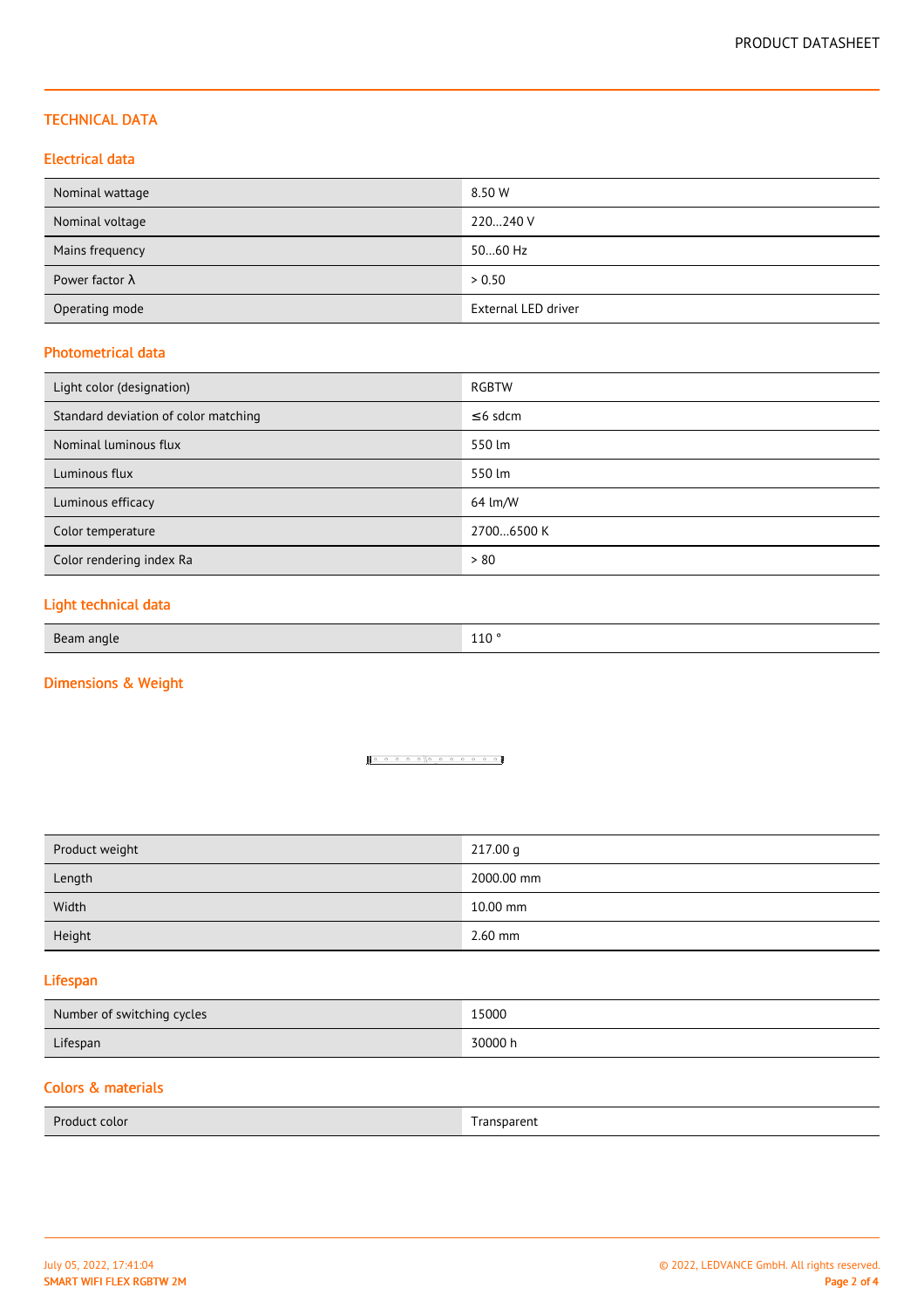| Body material  | Silicone           |
|----------------|--------------------|
| Cover material | Polycarbonate (PC) |

# Temperatures & operating conditions

| Ambient temperature range | -20+40 °C |
|---------------------------|-----------|
|---------------------------|-----------|

#### Additional product data

| Mounting location | All surfaces |
|-------------------|--------------|
|                   |              |

## **Capabilities**

| Dimmable                         | Yes                             |
|----------------------------------|---------------------------------|
| Type of connection               | Plug type C (EU)                |
| Compatible smart home technology | Google Assistant / Amazon Alexa |
| LED module replaceable           | Not replaceable                 |

## Certificates & Standards

| Standards               | CE / EAC / REACH / RoHS |
|-------------------------|-------------------------|
| <b>Protection class</b> | ΙI                      |
| Type of protection      | <b>IP20</b>             |

# EQUIPMENT / ACCESSORIES

- − Control via app or voice control requires compatible Smart home system
- − For control via LEDVANCE SMART + App smartphone (with Android 6.0 or later or iOS 10 or later) required
- − Complete mounting and connecting accessories included

# DOWNLOAD DATA

|            | <b>DOWNLOAD DATA</b>       |
|------------|----------------------------|
| <b>PDF</b> | User instruction           |
| <b>PDF</b> | Declarations of conformity |

#### LOGISTICAL DATA

| Product code  | Packaging unit (Pieces/Unit) | Dimensions (length x width x height) | Gross weight | Volume           |
|---------------|------------------------------|--------------------------------------|--------------|------------------|
| 4058075515932 | Folding box                  | $61$ mm x 190 mm x 154 mm            | 355.00 g     | $1.78~\rm{dm^3}$ |